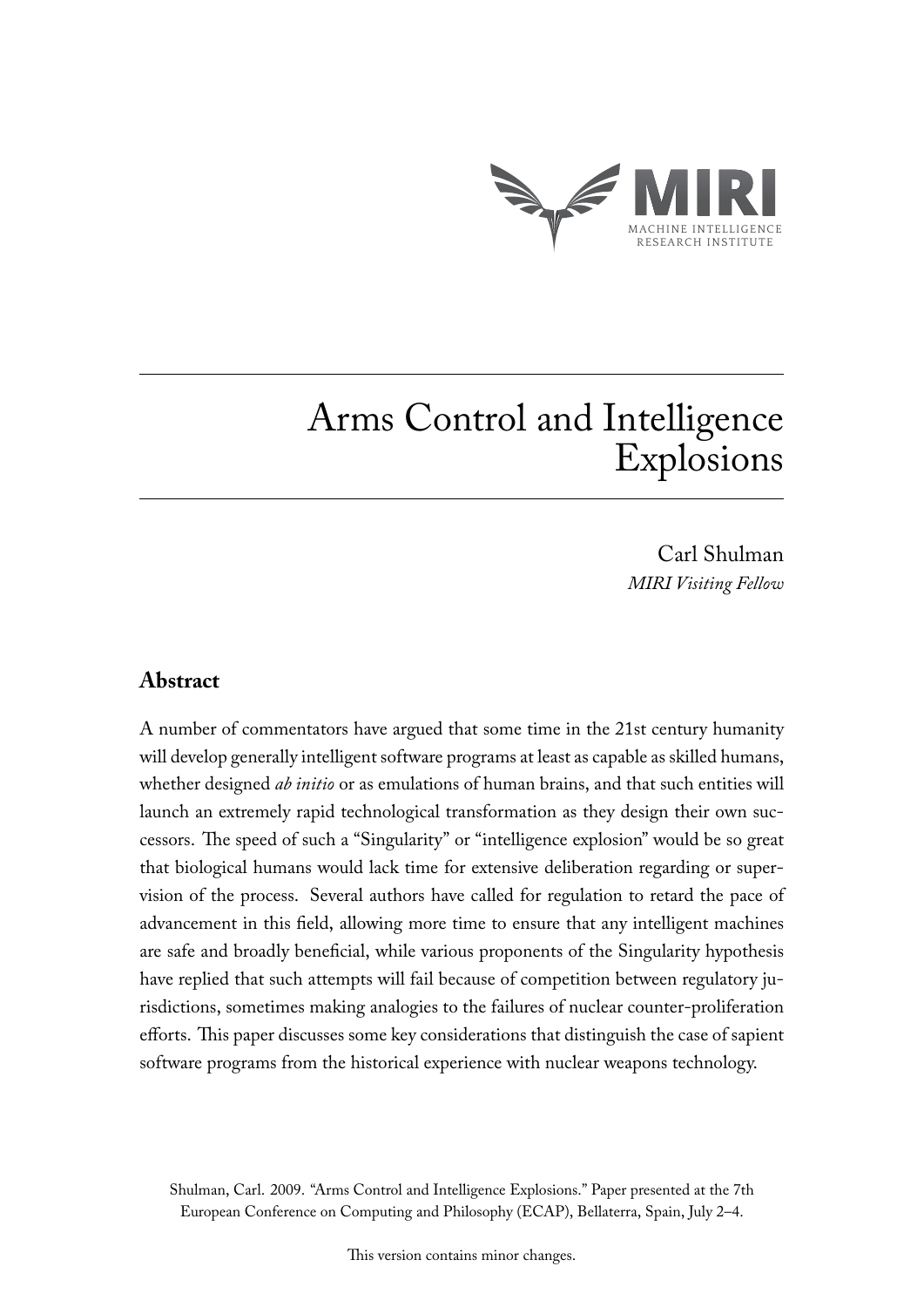First, the rapid and competitive development of the technology poses unusually great risks of unintentional harm, harm which would affect all competitors. An arms race that lead to a trade-off of safety for speed might result in the creation of superintelligent beings indifferent to human welfare, while natural selection could result in an initially benign population evolving into extremely competitive replicators. Second, an intelligence explosion could result in extreme winner-take-all effects, as one power could lever an initial advantage to develop astronomically more capable intelligences and prevent others from duplicating its success. Such a capacity for unilateral dominance is historically unprecedented, even by the brief window of American nuclear monopoly. Third, the very hypothesized capabilities in computing, neuroscience, and artificial intelligence that could enable a Singularity would also provide powerful new means to enforce regulations and international agreements. In combination, these factors suggest that regulatory jurisdictions may find cooperative control of the development of software entities more desirable and more practically feasible than historical nuclear arms control efforts.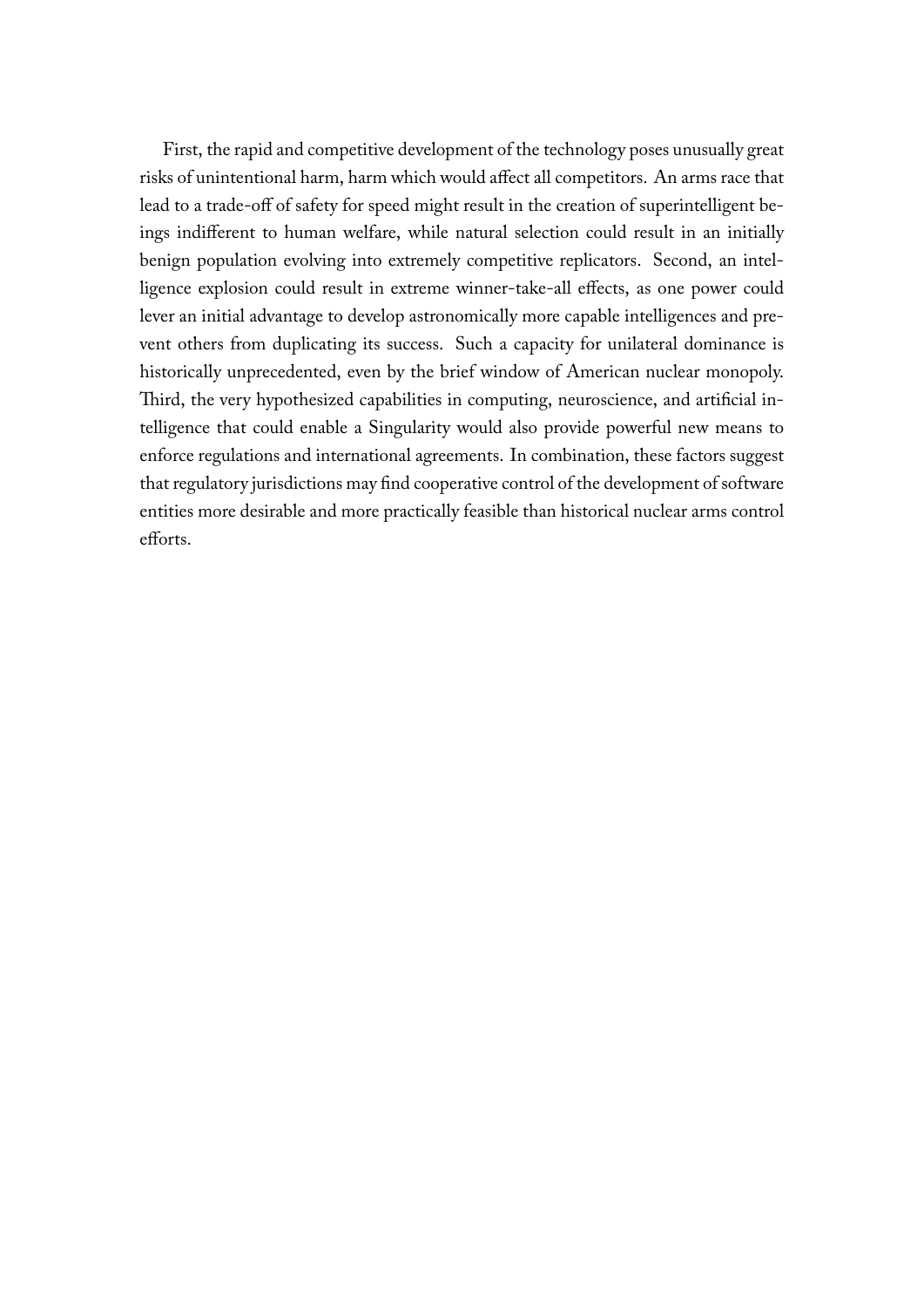#### **1. Introduction**

Several prominent commentators have argued that in the 21st century humanity will develop software programs at least as generally capable as skilled humans, whether *ab initio* or via emulation of human brains, and that such entities will greatly accelerate technological transformation as they design their own successors. The speed of such a "Singularity" or "intelligence explosion" would be so great that biological humans would lack time for extensive deliberation regarding or supervision of the process. Several authors have called for regulatory restrictions on research into intelligent machines to allow more time for deliberation and to ensure that the results are beneficial, while various proponents of the Singularity hypothesis (e.g., Kurzweil [2005\)](#page-5-0) have replied that such attempts will fail because of competition between regulatory jurisdictions, sometimes making analogies to the failures of nuclear counter-proliferation efforts. This paper discusses some key considerations that distinguish the case of sapient software programs from the historical experience with nuclear weapons technology: unusually high risks of competitive development, an unprecedented winner-take-all potential, and the applicability of enabling technologies to the enforcement of a regulatory regime.

### **2. Global Risks of Superintelligent Machines**

The idea of machine intelligences exterminating humanity is a cliché of fiction, but that status does not preclude a real risk (Bostrom [2002;](#page-5-1) Friedman [2008;](#page-5-2) Hall [2007;](#page-5-3) Kurzweil [2005;](#page-5-0) Moravec [1999;](#page-5-4) Posner [2004;](#page-5-5) Rees [2003;](#page-5-6) Yudkowsky [2008\)](#page-5-7). Setting aside anthropomorphic presumptions of rebelliousness, a more rigorous argument (Omohundro [2007\)](#page-5-8) relies on the instrumental value of such behavior for entities with a wide variety of goals that are easier to achieve with more resources and with adequate defense against attack. A variety of programming approaches risk creating such goals in an entity capable of self-modification (Yudkowsky [2008\)](#page-5-7). Similarly, evolutionary pressures among competing intelligences could select for monomaniacal focus on reproductive success (Bostrom [2004;](#page-5-9) Hanson [1994\)](#page-5-10).

A nontrivial risk of global catastrophe from simply developing and testing a technology is an important qualitative difference from the historical situation of nuclear weapons: while some Manhattan Project scientists did consider the possibility that a nuclear test would unleash a self-sustaining fusion reaction in the atmosphere and render Earth uninhabitable (Konopinski, Marvin, and Teller [1946\)](#page-5-11), this was seen as extremely improbable. The closest analogue would be the risk of a nuclear exchange triggered by accident or miscommunication, which was historically an area of substantial superpower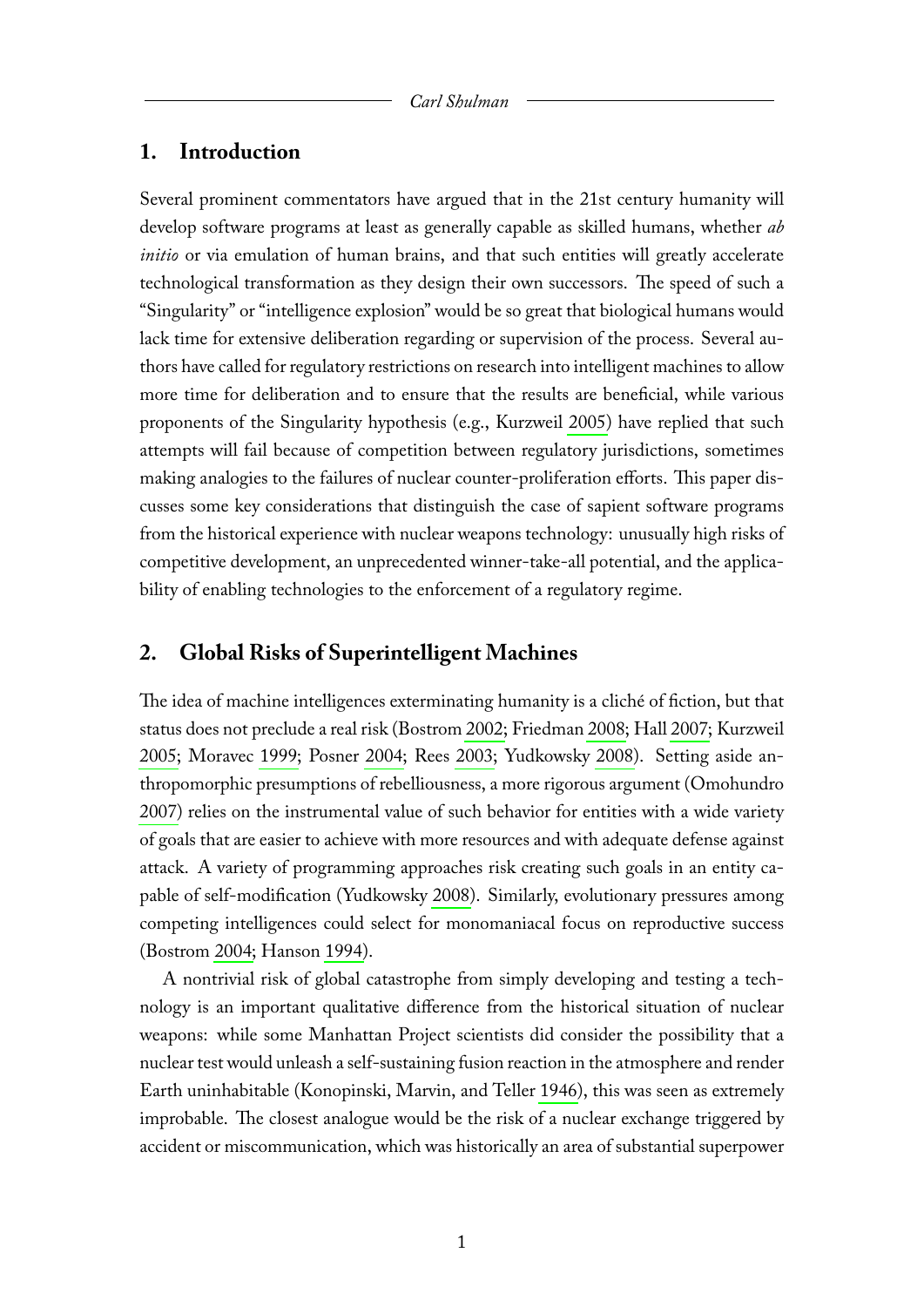cooperation between nuclear powers in the establishment of "hotlines" and communication between militaries.

However, a competitive race to develop advanced artificial intelligence would create incentives to trade off safety measures for speed of development, since the benefits of early development would be locally concentrated, while risks would be global, and the negative externalities would lead to a collective action problem: every competitor could benefit from a collective arrangement to slow research and take safety measures, provided that compliance was verifiable. The importance of these benefits would depend on estimates of the risks and the motives of officials, but they could plausibly provide an unprecedented incentive for a global regulatory regime.

#### **3. Winner-Take-All Dynamics**

Even without the threat of catastrophic error, the development of controlled digital entities by any particular power group would remain a threatening prospect for others. For instance, cheap reproduction of skilled workers would be expected to drive wages below human subsistence (Hanson, [forthcoming\)](#page-5-12). Human survival would depend on property rights respected by the new beings, or on income redistribution backed by them: Moravec [\(1999\)](#page-5-4) suggests lowering the age of eligibility for social security payments to birth. A nation-state that developed such entities first could use them to make further advances, and gain sufficient military advantage to safely disarm rivals and secure its gains. The threat of such unchallenged economic and military dominance would be very different from nuclear arms races, and would more closely resemble an impenetrable missile defense enabling nuclear first strike without fear: a country seen to be developing such a capacity would invite preemptive strikes or threats thereof while possible. If visible advances in artificial intelligence convince world leaders that such a situation is imminent, they would have strong reason to coordinate in averting it without nuclear war, even at the cost of intrusive inspection.

The likelihood of such an overwhelming technological lead depends on the extent of positive feedback when artificial intelligences conduct research into improving their design. Hall [\(2007\)](#page-5-3) argues against a rapid takeoff using a model of a single machine intelligence with a fixed dollar value of hardware improving its software, while Kurzweil [\(2005\)](#page-5-0) projects that a "Singularity" as he defines it will not occur for a number of years after the development of human-equivalent artificial intelligence. This paper will explore those models and show that projections of a slow takeoff are very sensitive to several uncertain parameters.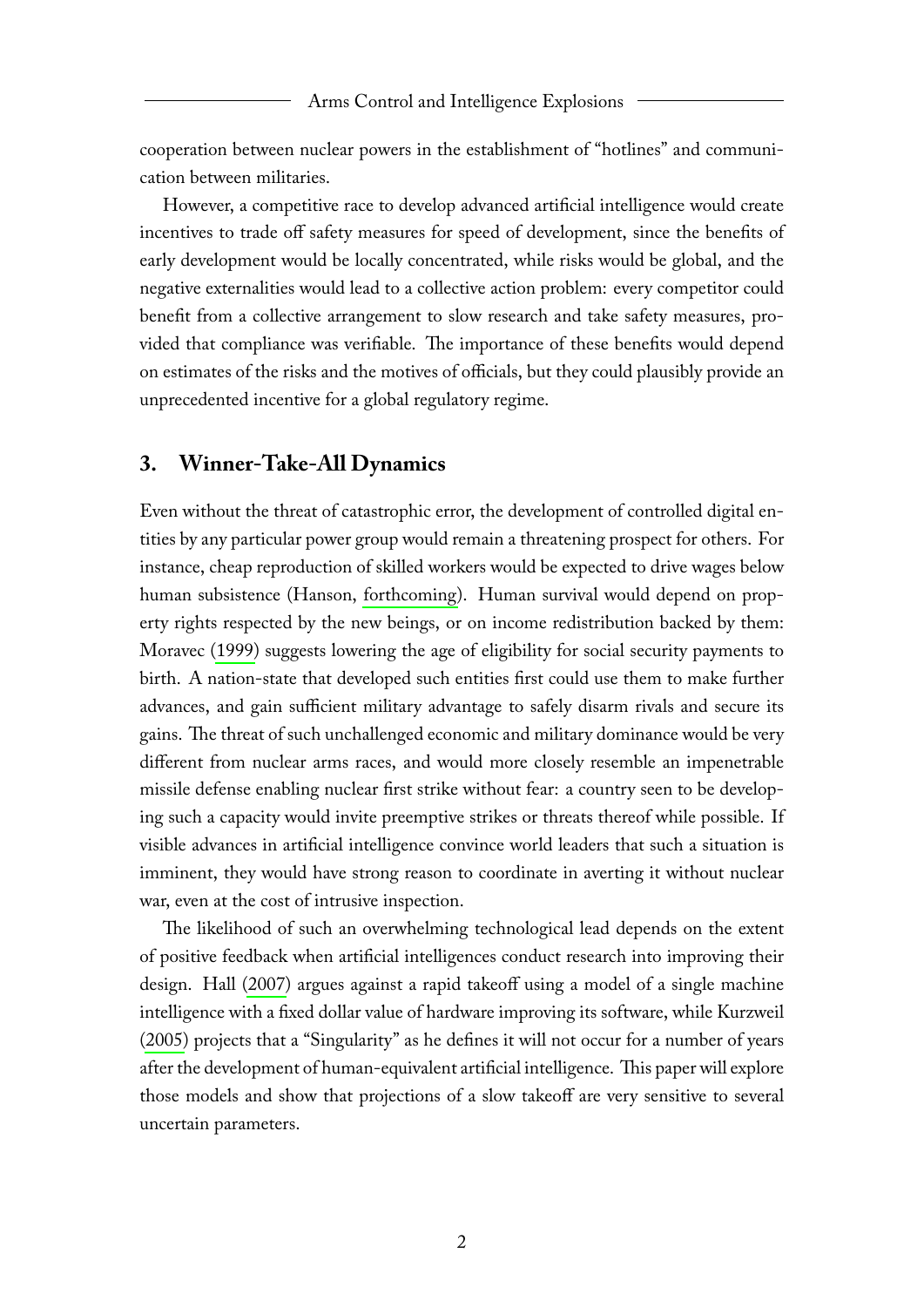#### **4. Regulatory Mechanisms and Verification**

The feasibility of regulating artificial intelligence development can be considered at two levels: can states control research within their own borders, and can they form enforceable international agreements to coordinate their activities? Internally, advances in AI, especially pattern recognition, should greatly facilitate mass surveillance, e.g. wiretaps are now primarily limited by the labor costs of reviewing recordings (Friedman [2008\)](#page-5-2). An illicit conspiracy to develop robust artificial intelligence would need to make groundbreaking scientific advances without leaving a trail of communication incriminating records. These and other considerations suggest that the primary obstacle to global regulation would be coordination between states, and assuaging concerns about secret research efforts in the style of the Manhattan Project. Since artificial intelligence research would not require any exotic components other than researchers and computers, verification would have to involve making surveillance of researchers and government officials directly available to other states, along the lines of Brin's Transparent Society (Brin [1998\)](#page-5-13). Alternatively, and less intrusively, the advances in neuroscience and brainscanning technologies postulated by Kurzweil [\(2005\)](#page-5-0) may enable powerful lie-detection techniques that could be applied to national and military leaders to verify claims in tandem with other measures.

Perhaps most importantly, if relatively unsophisticated artificial intelligences are developed, ones incapable of modifying their own designs easily, they could be used to monitor surveillance channels and enforce global regulations. As digital programs they could be copied at will, have their motives and behavior tested by all concerned parties, and be regularly reverted to a previously saved state to prevent goal drift. The technology most directly requisite for an intelligence explosion would also assist in postponing it.

#### **5. Examining Regulation in Full**

The creation of digital beings with superhuman intelligence would be in many ways an utterly unprecedented event. Analogies to historical failures of international arms control may not apply when the benefits of cooperation and the risks of uncoordinated activity are vastly greater, as suggested above. Regardless, if we take claims of potentially catastrophic transformative technologies seriously, then methods for mitigating risk deserve careful analysis rather than casual dismissal. An erroneous claim that there is no alternative to an arms race may become a self-fulfilling prophecy.